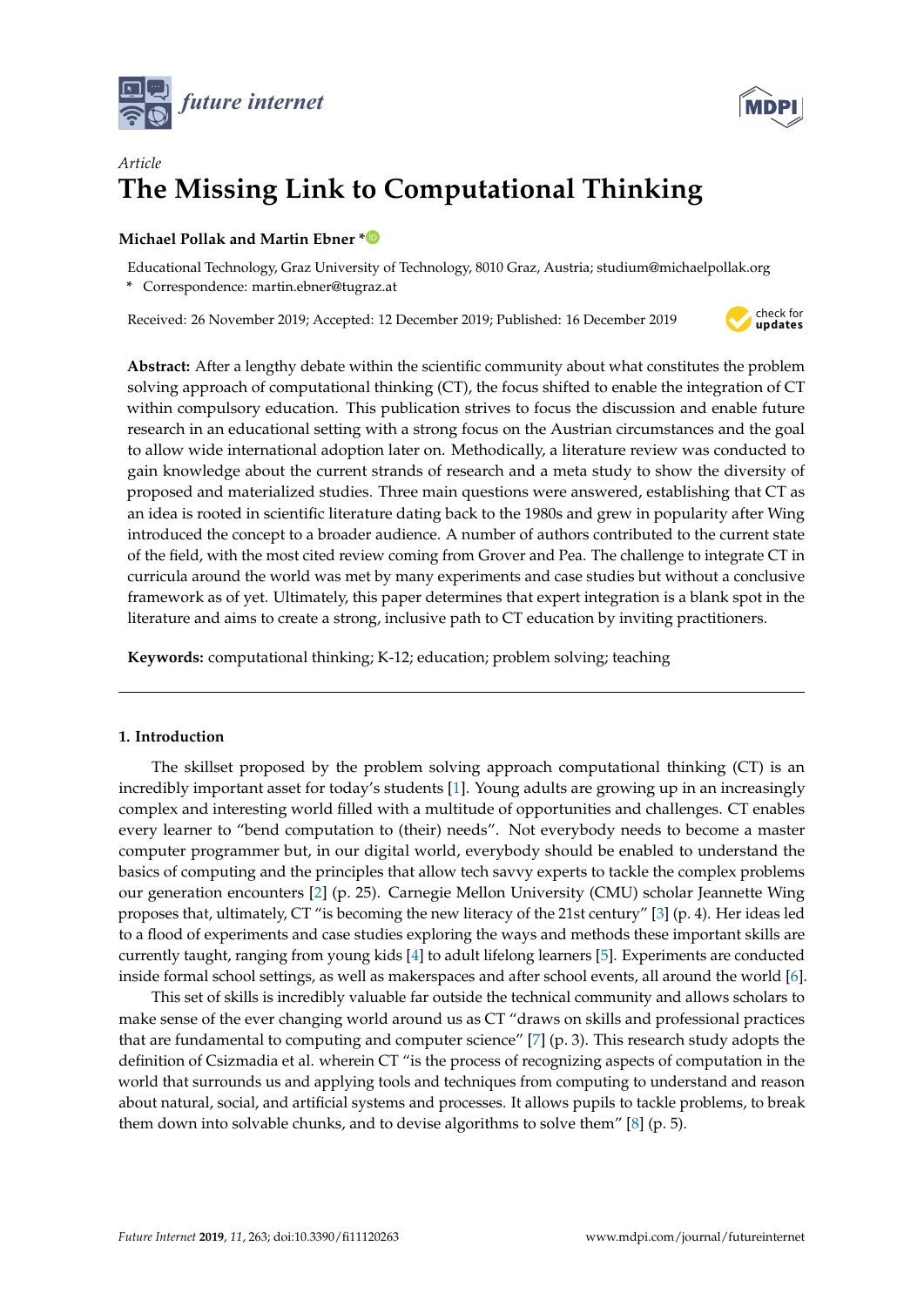Based on this definition and according to Wing [\[3\]](#page-10-2), everybody should be able to:

- 1. understand which aspects of a problem can be solved with a tool,
- 2. evaluate if a specific tool can solve a problem,
- 3. understand the limitations of computational tools,
- 4. adapt a computational tool to a new use,
- 5. recognize new ways to use tools, and
- 6. apply computational strategies in any domain.

The goal of this study is to determine what has been researched and implemented to teach CT on and below the K-12 level. This term includes primary and secondary education and signifies an age range between kindergarten and twelfth grade, ending with a high school diploma or in the Austrian system a "Matura".

To create a baseline, this literature review first pinpoints what CT actually is and what the scientific community makes of the term. Furthermore, this article attempts to answer three main research questions, while allowing for a solid overview of the field. The first part of this research presents a historical breakdown, pinpoints what the scientific community makes of the term, and answers the question "When was CT first described and what happened since then?". The second part of this work looks for literature reviews conducted in the field of CT and outlines its significance in an educational and institutional context, answering "What were the most important literature review works in the field?". A third part looks more specific into how CT has been taught and evaluated in K-12 education, within institutional settings and makerspaces with a focus on EU research, asking "What has been tried to integrate CT in K-12 education?".

This research builds the basis for our attempt to experiment within an exemplary Austrian K-12 classroom setting with the ideas and principles present in makerspaces around the world to allow for a more practical and fun learning experience inside our established educational institutions.

#### **2. Materials and Methods**

This literature review was conducted by using the well respected search engine Web of Science [\(webofknowledge.com\)](#page-0-0). We based our first search on publications between 2016 and 2019 to show what significant progress has been made in the field of CT. The wording is critical and different in some countries, so searchterms included computational thinking, computer programming and coding. The sole term programming is intertwined with different meanings, thus not suitable to gain an overview if computer programming is the expected focus. Regional specificities are also at play, as in the UK current curricula use the term coding. It is also important that most of the work is written with a focus on younger generations and beginners, excluding university students from this literature review. The keywords K-12, children, and school were added to achieve this goal.

# *2.1. Search Terms*

The first simple query was to look for all papers including "computational thinking" in the subject field which yielded 1175 papers as an initial result. This study focuses on school settings; thus, "K-12" or "school" need to appear in the topic, making the query  $TS = (K-12 \text{ or school})$  and TI = Computational Thinking, where TS looks in the fields title, abstract, and keywords of the record, and TI looks at the title separately. Within our specified time range of 2016 to 2019, this leads to 151 potential publications, while  $TI =$  ("computational thinking" and K-12) leads to only ten appropriate articles which were added to our potential candidates. The search also focused on the subject matter, where querying for  $TS =$  ("computational thinking" and K-12) lead to 114 results. Probing the search terms without bracketing the publication years lead to 196 results. Sorted by citations, it was determined that all papers cited more than ten times were within our candidate range. To cross-check our findings, more complex queries were also explored, e.g., TI = ("computational thinking" and school);  $TS =$  ("computational thinking" and making); and  $TI =$  ("computational thinking" or "computer programming" or coding) and  $TI = (K-12 \text{ or school})$ . To determine significance,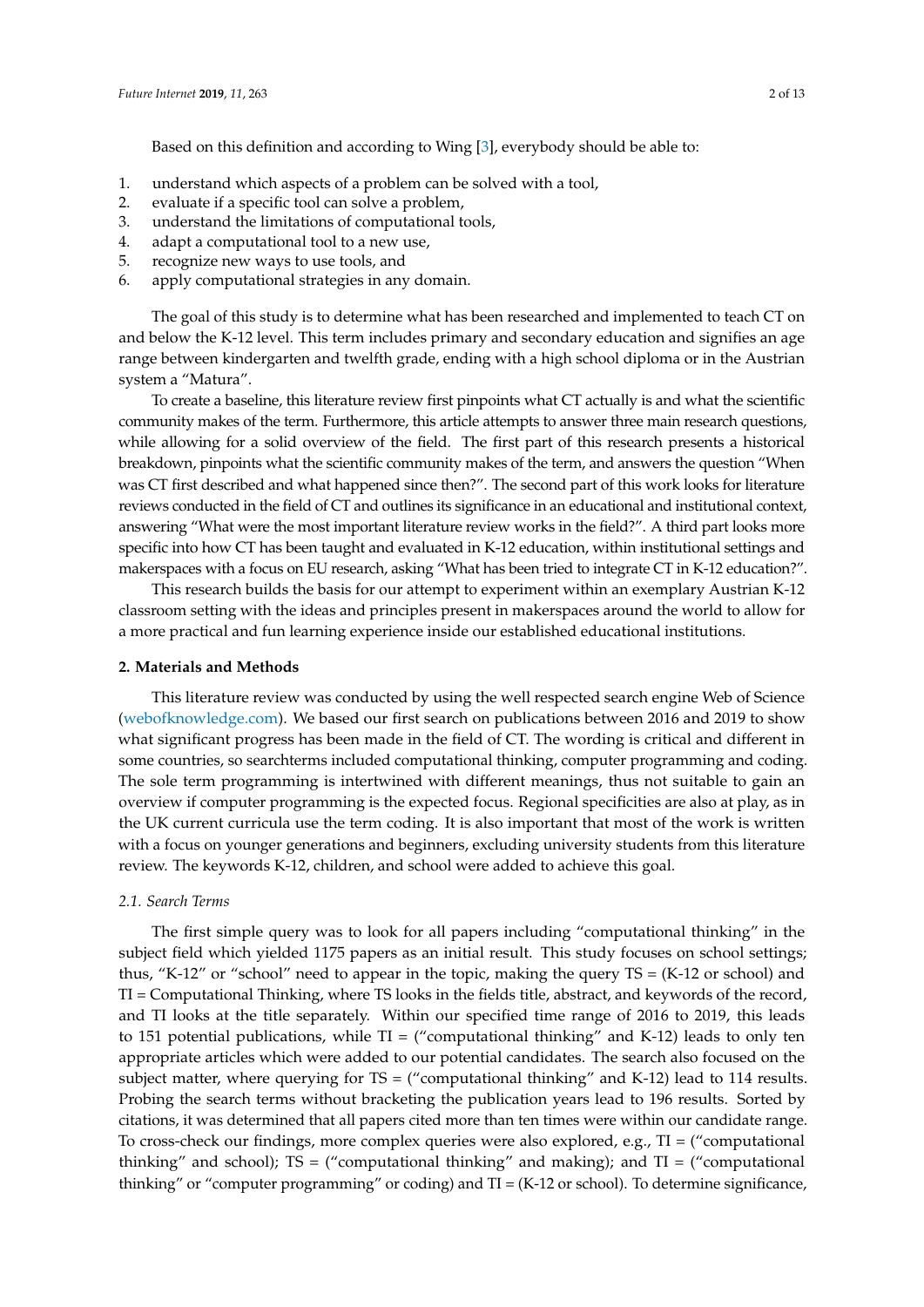all potential papers were sorted by number of citations, all included counts were last updated in August 2019.

Making sure no important work was missed during our initial search, a number of search queries in the google scholar database [\(scholar.google.com\)](#page-0-0) were evaluated. This is one sample query used: (computational thinking or programming or coding or programmieren) and (K-12 or school or schule or makerspace or workshop). Some of our keywords are based on a data driven analysis conducted with the visualisation tool "CiteSpace" that found a significant clustering between these terms "Computational thinking, education, k12, programming, Scratch, computer science education, problem solving, teaching, learning, secondary education" [\[9\]](#page-11-0). For future reference, this includes the full list of search terms linked by "and" and "or" statements: beginner, case study, children, coding, computational thinking, computer programming, education, K-12, kids, learning, making, makerspace, programmieren, programming, pupils, school, schule, secondary education, teacher, teaching, undergraduate, workshop.

#### *2.2. Selection Process*

Obviously not applicable results were redacted from the list of potential candidates. Thi process looked at the abstracts to determine if the connection to K-12 education is suitable. Furthermore, publications that share our understanding that CT is beyond merely computer programming were prioritised. Lastly, the number of citations from other researchers were taken into account to qualify the studies impact. Two categories were selected; on the one hand, case studies and experiments conducted with young people to determine what worked in the field, and on the other hand, related work that conducted solid literature reviews. After this process, most cited papers were ranked to determine important resources in the field. This also allows a historical perspective to understand what work had been influential.

There is a noticeable regional gap, with the USA leading (415 publications) and the EU (351 publications) on the forefront of CT research (Figure [1\)](#page-2-0). The focus of this research is on the EU and, specifically, the Austrian educational system, which were primarily chosen.

<span id="page-2-0"></span>

**Figure 1.** Computational thinking (CT) research papers published by country as generated on Web of Science.

To qualify this review, the authors note that publications exist which do not mention CT explicitly but feature the same goals and principles. As can be seen in the historical breakdown, higher order thinking skills have been explored in philosophy, maths, and many other fields. An overview of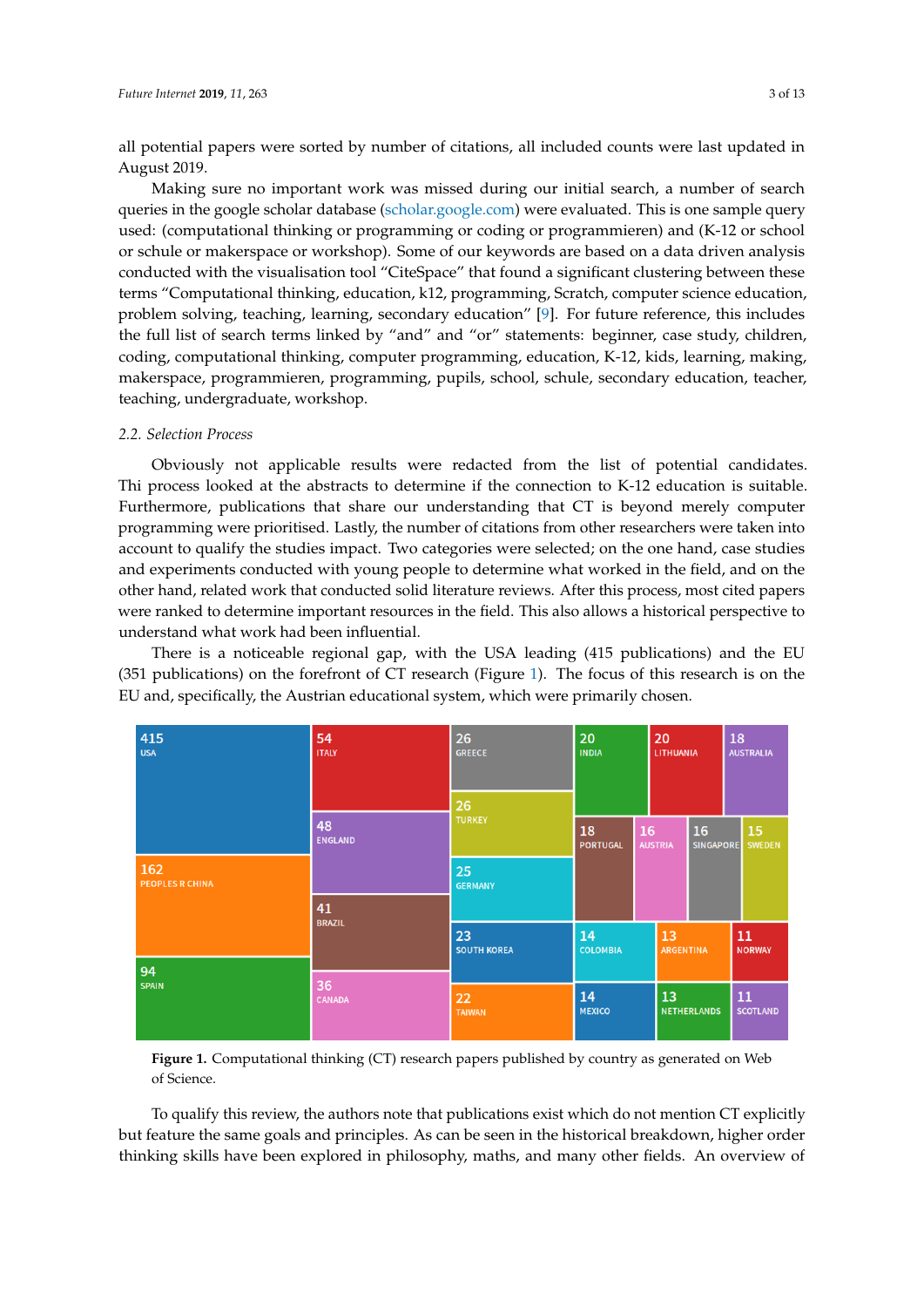different ways of thinking in computer science (CS) can be found in a recent study published by the HCI group at UT Vienna describing the "Ways of thinking in informatics" [\[10\]](#page-11-1).

#### **3. Results**

### *3.1. Historical Breakdown*

The term computational thinking was first coined by Jeannette Wing in 2006 and better defined in 2008 [\[1,](#page-10-0)[11\]](#page-11-2). In her seminal paper, she proposed a "universally applicable attitude and skill set" to utilize "abstraction and decomposition" to tackle complex tasks with the mindset of a computer scientist. This first detailed mention of CT started a movement to integrate it into curricula and educational institutions around the world. Her ultimate goal to "inspire the public's interest in the intellectual adventure" and "spread the joy, awe and power of computer science" was met with much enthusiasm, signified by the number of citations, according to Google Scholar as many as 4971 (September 2019). Based on this success, Carnegie Mellon University funded the now defunct "Center for Computational Thinking" that hosted seminars from 2007 to 2012. As a response to some of the critiques, Wing authored a second paper clarifying the objectives and methods CT encompasses. She posed the challenge that triggered this work and a host of scientific research by asking "What are effective ways of learning (teaching) computational thinking by (to) children?". She envisioned that CT "will be an integral part of childhood education", thus anchoring it within K-12 or even K-9 education. Lastly, she explicitly argues that learning in informal settings should be explored to better empower young people [\[1\]](#page-10-0).

Potential precursors are put forward by diSessa with the idea of "computational literacy" [\[12\]](#page-11-3) and Pea and Grover, who link the 1980 concept of "procedural literacy" [\[13\]](#page-11-4). The term CT was first mentioned by Seymour Papert in his book "Mindstorms: Children, Computers, and Powerful Ideas" in 1980 [\[14\]](#page-11-5), reoccured 1996 in his publication "An Exploration in the Space of Mathematics Educations" [\[15\]](#page-11-6) and defined by Jeannette Wing [\[11\]](#page-11-2) in the aforementioned publication of the same name. Papert proposed the goal of CT is "to forge ideas that are at least as 'explicative' as the Euclid-like constructions (and hopefully more so) but more accessible and more powerful", which aligns well with the programming environment he co-developed to teach the basic concepts of programming. The programming environment Logo, with its iconic turtle, as well as the LEGO Mindstorm learning tools pioneered by Seymour Papert, are still widely known and regarded as the precursors to Scratch. The work of MIT media labs lifelong kindergarten group and Mitchel Resnick on the programming environment Scratch and its concepts to use constructivist views and a community of makers and creators shaped current educational premises. Within this envelope of constructionism, different patterns of thinking and problem solving have emerged, most prominent in current education is algorithmic thinking, design thinking and computational thinking [\[16\]](#page-11-7).

More recently, Dagiene and Futschek made the case that CT "presents a chance to bring more constructionist learning to schools". In their editorial paper, the link between constructionist learning and CT education is established, proposing their goal to "situate constructionism in connection to CT within the wider educational discourse". They end with the plea to create "more examples of constructionist learning at school" [\[17\]](#page-11-8). Despite the initial success, critical voices have been heard, for example, Chenglie Hu noted that, if CT "is thinking about process abstraction, then Jean Piaget's Stages of Cognitive Development may suggest that this thinking skill cannot be effectively taught until adolescence age", making it unsuitable for K-12 education. His argument is that CT is a mixture of different ways of thinking, mainly comprised from mathematical thinking [\[18\]](#page-11-9). In addition, proposing a stronger link to mathematical abstractions, a definition of CT is added by Alfred Aho who focuses on the close ties between algorithmic thinking and CT and simplifies "CT to be the thought processes involved in formulating problems so their solutions can be represented as computational steps and algorithms." He states that "finding or devising appropriate models of computation to formulate problems is a central and often non-trivial part of CT" [\[19\]](#page-11-10) (p. 2).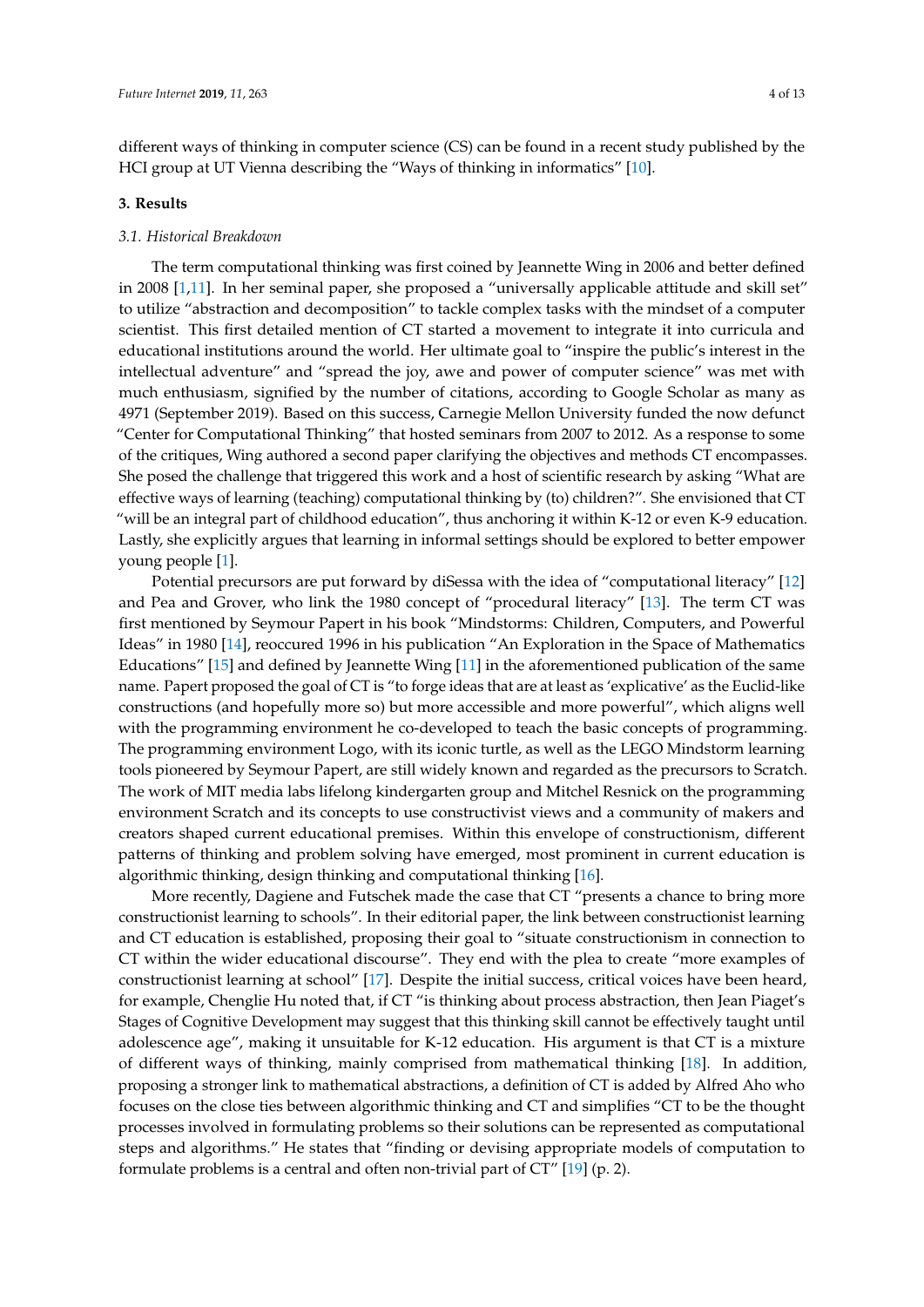A Google Trends analysis, featured in Figure [2,](#page-4-0) shows that computational thinking has grown in importance over time, especially if compared to other ways of thinking in informatics.

<span id="page-4-0"></span>

**Figure 2.** Google Trends analysis comparing ways of thinking from 2004 to 2018.

"When was CT first described and what happened since then?" To answer our first research question, it is important to note that CT has evolved from earlier concepts dating back to the 1980s. Since then, a lot of effort has been spent to define clear goals and, starting around 2010, steps were taken to implement CT in nationwide curricula and international policies.

#### Between CS and CT, It's Complicated

Most reviewed publications note the complicated relationship between computer science (CS) in general and the concept of CT. Wing felt the need to explicitly say in the paragraph "What it is, and isn't" that "Computer science is not computer programming" [\[11\]](#page-11-2), and Resnick stated that CT "is more than programming" [\[20\]](#page-11-11). Historically, CS education taught to program mainframe computers and this meant to write cryptic lines of textual code that can be executed. Learning a low-level programming language, like the 1964-established BASIC, meant to memorize commands and work in a strictly text-based environment without feedback or assistance. That learning to think like a software developer can be made simpler and more playful was proven by Papert, who envisioned the programming environment Logo in 1967 and leveled the ground for the ongoing success of Scratch. It made learning to code more intuitive with the LEGO-like brick user interface, more participatory with the Scratch community, and ultimately more mobile with the smartphone application "Pocket Code".

In 2009, Peter Denning wrote a very important and thoughtful piece to the CS community, stating that the close linkage between CS and programming is a problematic outside perspective [\[21\]](#page-11-12). He cautions to merely "repackage" and "replace that older notion with  $\text{'CS} = \text{'CT''}$ , reminding readers that CS is a wide and diverse field and should be presented and understood as such. He reiterates that the seven great principles of CS allow for a much broader conception of our surroundings. In his words, "Computation is more fundamental than CT. For this reason alone, CT seems like an inadequate characterization of CS". Hemmendinger concurred that the goal of CT "is to teach them how to think like an economist, a physicist, an artist, and to understand how to use computation to solve their problems, to create, and to discover new questions that can fruitfully be explored" [\[22\]](#page-11-13) (p. 4). Barr and Stephenson also tried to determine what role the CS community plays in "bringing computational thinking to K-12". They highlight the complex and sometimes contradictory relationship between these fields, on the one hand, allowing CT to act as "a problem solving methodology that can be automated and transferred and applied across subjects" to solve complex problems on a global scale, while on the other hand, the very wording that entangles the fields and somehow links CT to CS and, specifically, programming [\[23\]](#page-11-14). As the paper at hand shows, this complex relation is still disputed, as some showcased articles treat CT as a subfield of programming education. The authors also point out the politicized nature of K-12 CS education, where any "effort to achieve systemic change in this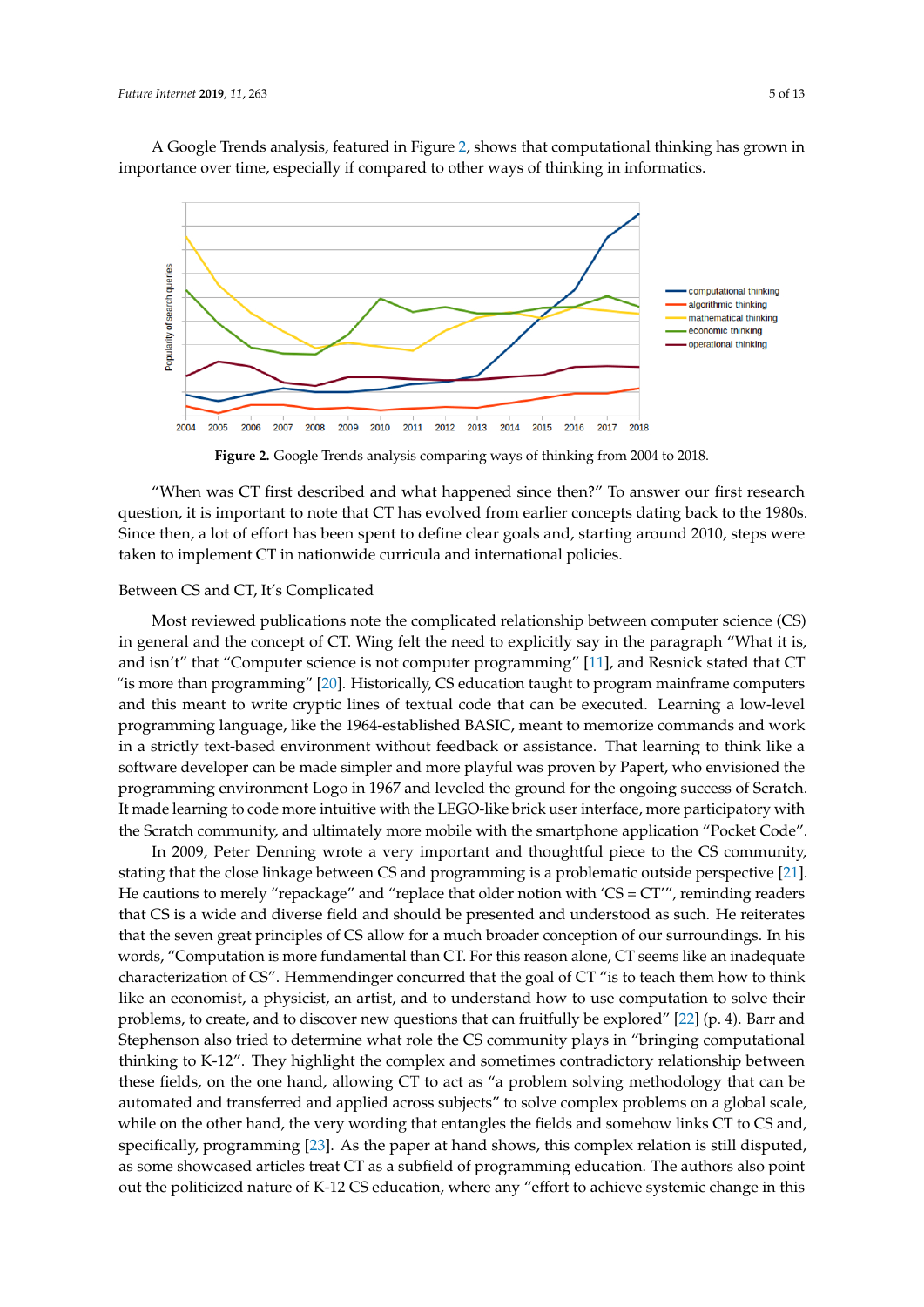environment requires deep understanding of the realities of the system", further arguing "embedding CT in K-12 requires a practical approach, grounded in an operational definition". Ultimately, Barr and Stephenson show that the greater CS community can assist in achieving systematic change by giving "clear examples of ways it applies to and can be integrated into a range of curricular areas". Luckily, this is happening already; as an example, this book featuring the BBC micro:bit [\(microbit.eeducation.at\)](#page-0-0) can be downloaded as an open educational resource (OER) and used to teach K-12 students CT skills with hands-on projects.

#### *3.2. Related Work*

One metric to gauge the popularity of CT in research and academia is to evaluate the sheer quantity of literature reviews and meta studies conducted in the mere 13 years since its inception. The chosen publications are grouped by main focus and sorted by newest publication date first, if applicable.

### 3.2.1. A Closer Look at Definitions

A recent paper published in Turkey [\[24\]](#page-11-15) tries to give an overview of definitions and practices. The authors found that conflicting theories have been problematic to the establishment of a concise integration in formal education. They combine and contrast definitions, as well as defining components proposed to be key ingredients, of CT. Ultimately, the paper cautions to integrate CT in educational curricula without succumbing to populist notions and overboarding simplifications. Before that, USA researchers evaluated all current definitions of CT and added their spin to the growing field [\[25\]](#page-11-16). Earlier publications tried to disentangle the different definitions CT entails and map them to "the big ideas of computing" [\[13](#page-11-4)[,26\]](#page-11-17). CT research can be grouped in 19 classifications of thinking steps, where not all steps are included in every definition. Most researcher groups these steps to follow, in broad terms, Wing's understanding of what CT can and should be [\[27\]](#page-11-18).

#### 3.2.2. Interdisciplinary Education

A meta-review conducted by Hsu et al. was based on quantifying prior research (116 papers) published between 2006 and 2017. Their findings show that, unsurprisingly, 75 papers state CS education (including computer programming courses) was the applicable subject to conduct CT training. Within the K-12 range, the study found a strong focus in problem-based learning, as well as game-based learning. The papers showed that 74 percent of research is related to formal learning scenarios, highlighting the obvious move to integrate CT into national curricula. They end by showing five suggestions for future research one being the necessity to "Adopt the cross-domain teaching mode" [\[27\]](#page-11-18) (p. 13). The need to infuse CT into other subject areas of the curricula to "operate within the constraints of available resources" was also emphasized by Yadav et al. To empower students and allow the cross disciplinary approach of CT to be embedded in different subject areas is their key goal [\[28\]](#page-11-19). While a few examples of integration are given, the authors state that ongoing teacher development opportunities are needed to enable and reinforce capabilities, reiterating the need to train in-service teachers, as well as preservice teachers. In a related study featuring 134 pre-service teachers, the authors found them to be "limited to simplified conceptions of the idea and ... not show case an in-depth understanding of what computational thinking involves", driving home the point that "to be successfully implemented in classrooms across the globe, preservice teacher education has to be the focus of researchers, teacher educators, and policy makers" [\[29\]](#page-11-20) (p. 14).

Similar conclusions were reached by a Swedish paper asking how CT and CS can be introduced in K-12 education by first comparing published papers by year and highlighting ten countries. They identify a common trend within all models "to introduce computing into primary education either in multiple subjects ... or as cross cutting theme". As current information and communications technology (ICT) teachers are pushed into teaching CT, "there is a need to develop the digital competencies of the teachers and make school more modern and relevant". Within their publication,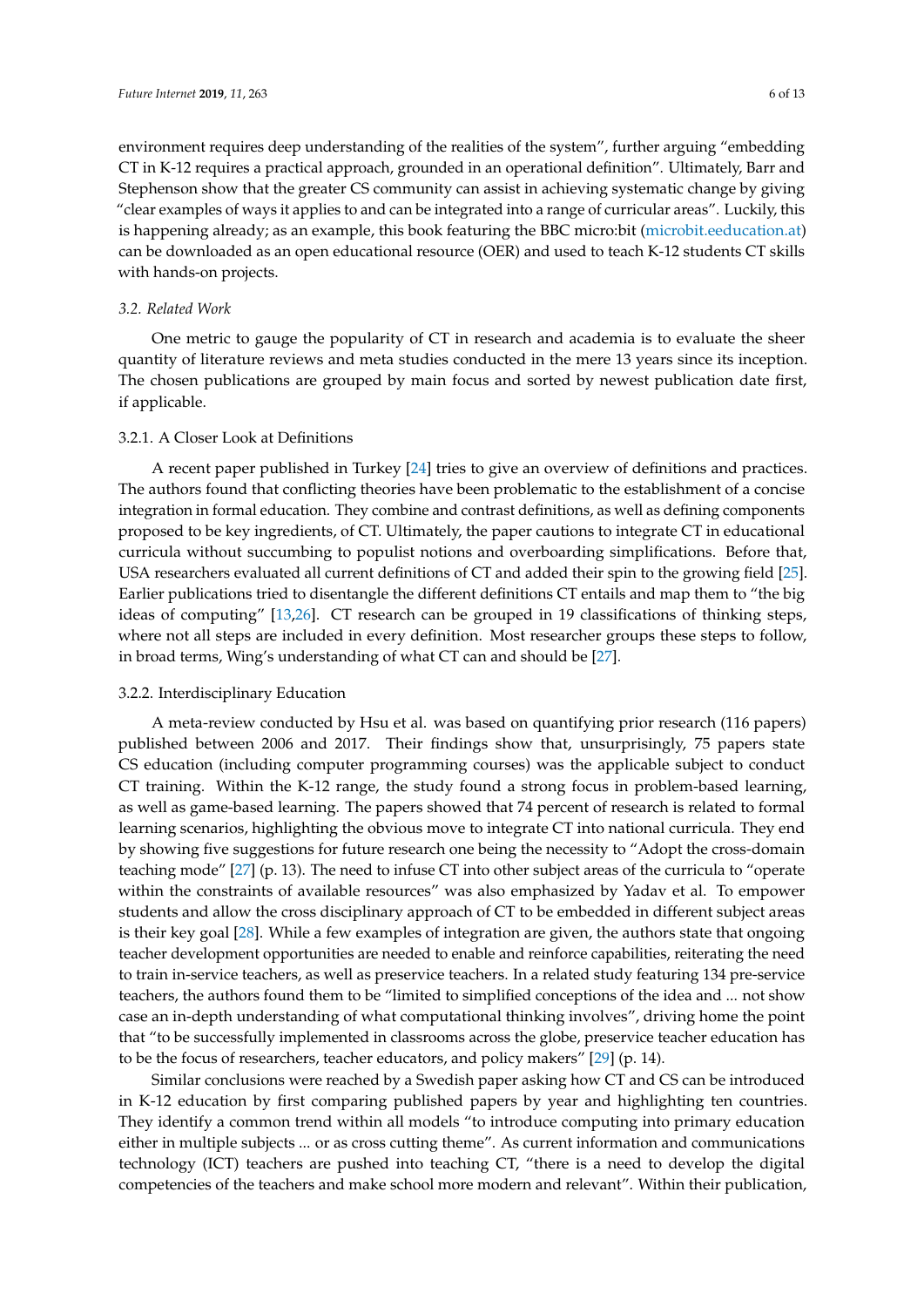they observe that the "common struggle among all the countries is pre-service and in-service training of teachers". Ultimately, the authors conclude that CT, programming, and digital competencies are often integrated into primary education, while broader courses in CS are developed for secondary education [\[30\]](#page-11-21). Researchers Barcelos and Silveira explored the proposal that CT, as "a way of reasoning and problem solving", builds an inherent relationship between maths and CS. The authors aim to map the fields competencies and argue that it is possible to link different disciplinary treats to CT competencies, reiterating the importance of interdisciplinary education for a better future exchange. Based on the example of mathematics, especially in the Brazilian and Chilean system, the authors argue that "to incorporate CT to the basic education is to analyze its relationship with other knowledge areas already present in the basic education level" [\[31\]](#page-11-22) (p. 7). One of the biggest challenges faced in CT is the lack of cooperation between different countries and disciplines [\[9\]](#page-11-0).

# 3.2.3. Teaching the Teachers

A look specifically at the challenges teachers face showed that the integration into curricula and research on this integration is scarce and mostly based on CS contributions with inadequate focus on teacher education. It finds that a lack of confidence linked with a low self-efficacy in the subject matter in some teachers might cause a problematic correlation and could be remedied by a focus primarily on educating teachers. The authors ran full-day workshops geared towards Australian K-8 teachers, and a total of 75 educators participated in the post workshop survey. The lack of knowledge and time in class was presented as the major factors why CT was not taught more. They propose that "schools could organize support groups that include peer learning and teaching buddies" and also point out the role of academia and industry to fill this obvious gap. By attending the workshop, teachers gained a better understanding and the authors argue "it is possible for teachers to build up their confidence level ... in quite a short period of time" [\[32\]](#page-11-23) (p. 15). To understand the importance of CT in schools, training should start in early educational grades; only then the basic concepts of CT can be fully understood and appreciated [\[33\]](#page-11-24). A great starting point for educators is provided by Lockwood and Mooney, who answered the question "Where does (CT) fit?" by conducting a thorough review of the literature body. They showed testing possibilities, the importance for institutional adoption, and the interdisciplinary implementation [\[34\]](#page-12-0).

#### 3.2.4. Learning Through Programming

Focusing on engineering education, Gross et al. published a well defined list of challenges and best practices for educators. The authors see a "widespread and consequent introduction of computational tools to support the students in acquiring knowledge and developing problem-solving skills". This paper links tools, software (MATLAB), and hardware (LEGO Mindstorms) very tightly to CS skills, thus negating the interdisciplinary notion of the definition first introduced by Wing [\[35\]](#page-12-1). In the same spirit, Lye et al. explored a different angle on CT skills with their review "on teaching and learning ... through programming". This study lays a significance on the relation between CT and programming skills, evaluating 27 studies with nine focusing on K-12 education. The researchers found a problematically low percentage of studies in this age bracket combined with the lack of representative studies in classroom settings critiquing that there "seems to be an implicit assumption that learners can exhibit such computational practices and perspectives through pure self-discovery". The focus on visual programming languages, like Scratch, is widespread, and the use of authentic problem "pertinent to the students" is very well received and should be added to rigorous reflection activities [\[36\]](#page-12-2)

# 3.2.5. Qualifying Cultural Impact

An initial review of the academic and grey literature was given by Bocconi as part of the European Commission CompuThink study. The takeaways from this paper are, on the one side, the underdeveloped methods to assess students CT skill, and, on the other side, the overwhelming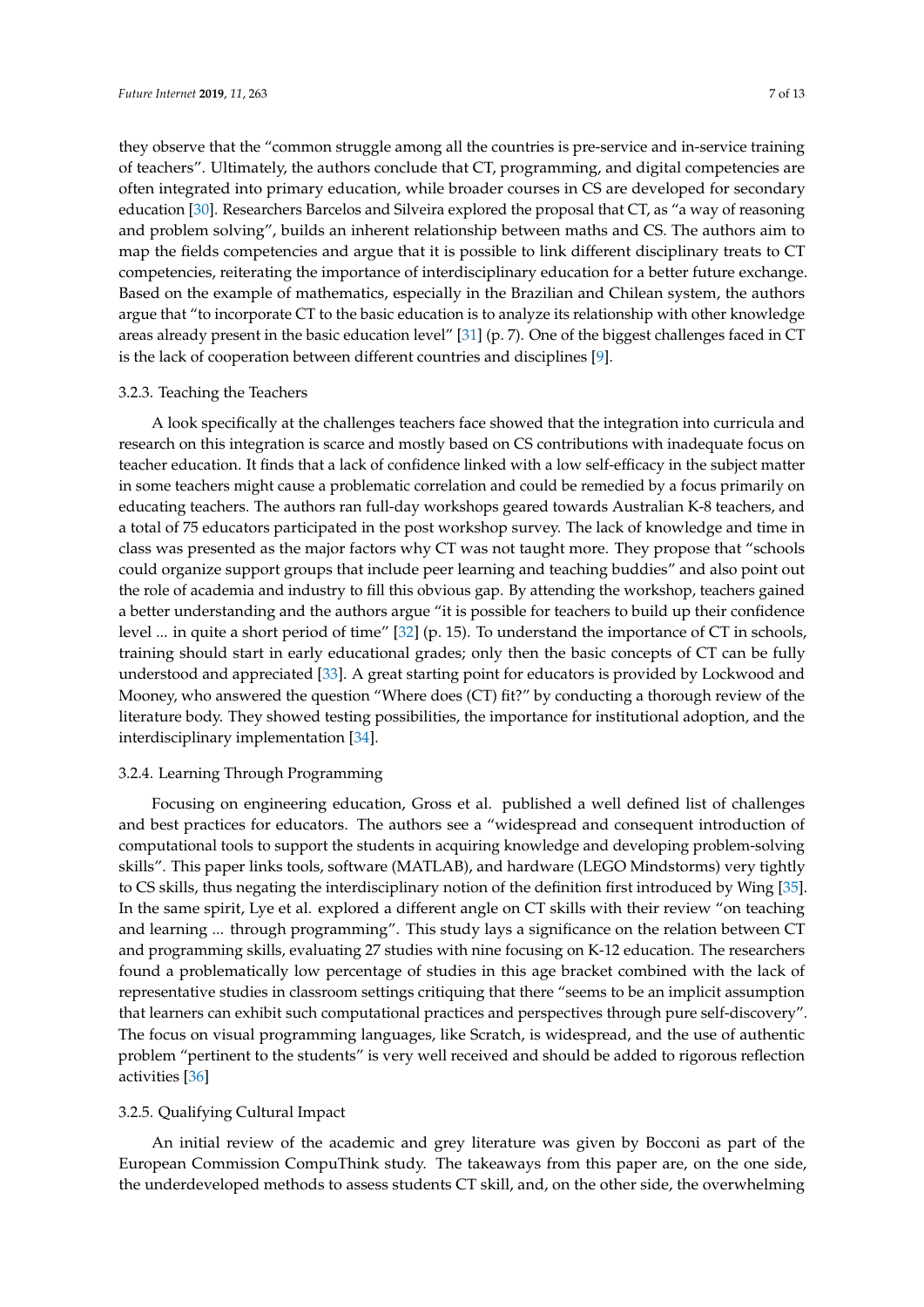focus on programming as the method used to teach CT in a classroom setting [\[37\]](#page-12-3). This paper concluded in a study focusing on concrete pointers for practical implementation of CT. While reiterating the promise of CT within an interdisciplinary context, they also see the paramount importance of solid teacher education, proposing massive open online courses (MOOCs) as a possible short term solution. To successfully integrate CT in national curricula, the authors argue that cooperation and "the exchange of experience and lessons learned at both European and international levels will become crucial" [\[2\]](#page-10-1) (p. 52). The current implementation of CT in compulsory education was also highlighted by Voogt et al. in their 2015 paper. They present a historical overview on the early stages of CT and its basis in math. Offering a host of possible definitions and tracing back most of them to their origins, this article gives one of the best overviews on research in CT until 2015. In Section 4, it shows what can be taught and how CT is implemented in education, ultimately proposing a draft curriculum framework. Their prominent call for more research asks if "developing CT ... increases students' ability to be able to deal with complex and open-ended problems" [\[38\]](#page-12-4) (p. 12). Kalelioglu et al. shine a light on the inherent shortcomings of the concept and current research in the field of CT. A big part of reviewed papers (39 of 125) are classified as "Idea paper", based on personal views about the topic. Ultimately, the researchers also propose a sound draft for a framework to incorporate the work and findings of ten years of CT research. It is worth reiterating that this framework applies one of the broadest possible definitions, thus its ability to incorporate a large number of prior definitions. They define five major columns comprising CT as a problem solving process, namely: identify the problem, gather data, plan a solution, implement, and assess the progress made [\[39\]](#page-12-5). The research conducted in CT had a profound impact in the scientific community but has not yet reached broader implementation in classroom settings.

"What were the most important literature review works in the field?" All evaluated publications are important contributions to the state of the art in CT education, where Grover and Pea, Lye and Koh, Sengupta, Kalelioglu, Denning, and Yadav became the most prominently cited researchers.

#### *3.3. Fieldwork and Integration*

The current focus of scientific debate lies within the question how computational thinking can be included in already packed curricula in schools and universities alike. One of the many innovative institutions trying to remedy that "public schools do not always cover this demand (for CT education) adequately" is the "Teaching-Learning-Lab" (TLL) established at Alpen-Adria-University in Austria. Their research, in line with most initiatives, "focuses on how to create a setting, which is fruitful to disseminate the idea of computational thinking as a fundamental skill". The TLL defines the following three main opportunities for future research. The assessment of CT skills "regardless of programming software" is a much needed improvement, reiterating the problematic marriage between CS and CT. To successfully teach CT as a higher order thinking skill, "indicators measuring the level of CT" are necessary. A second opportunity highlighted is the need for interdisciplinary education, with the widespread dissemination of CT knowledge outside of CS education. The last opportunity is to integrate CT into common teacher education curricula for a sustainable, long-term effect [\[40\]](#page-12-6). By hosting two children's congresses (2016 and 2017), they succeeded in bringing CT concepts into schools (K-8) and were able to demonstrate the effect of project driven education [\[41\]](#page-12-7). The authors determined that participating students and teachers were interested in migrating the knowledge and lessons from the congress setting into their own learning and teaching environments. By using a relatively open problem description and the goal to present the developed solutions, they also found no difference in gender participation often visible in CS education. In the same realm of action-based research, game jams are a well known and documented method to create enthusiasm in young learners. To use this challenging informal setting for CT education was pioneered by Boulton et al. in their 2016 paper "The Role of Game Jams in Developing Informal Learning of CT: A Cross-European Case Study". Using the smartphone application "Pocket Code", the authors conducted two game jams with participants between 11 and 18 years old (K-12). They found learners to be engaged and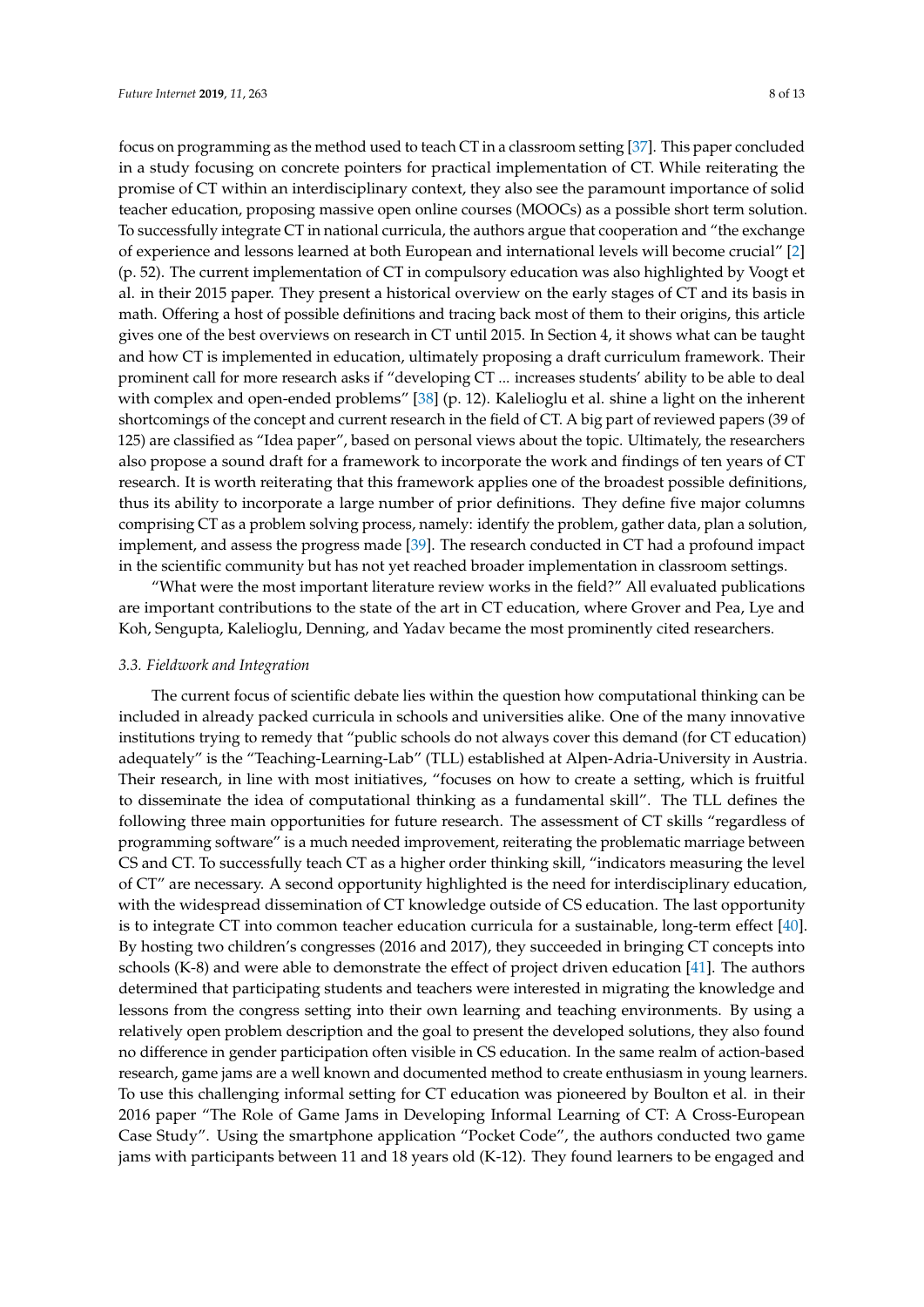motivated, more so than in a regular classroom setting, and concluded that a community with wider social and cultural perspectives enriched the learning experience [\[42\]](#page-12-8).

#### 3.3.1. Maker Education

A recurring critique leveled against CT education is its failure to engage diverse student bodies. At the same time, the maker and DIY (do it yourself) culture enables learners of different backgrounds, genders, and age brackets to interact with and learn from each other [\[25\]](#page-11-16). A 2015 article makes a case to move from CT to a computational making approach to "consider the potential of tangible interfaces to support learning", evaluating the learning experience of primary school children working with e-textiles in Germany. To transform CT into computational making, the authors propose five key factors to extend CT, namely aesthetics, creativity, constructing, representations, and materials. While it is clear that CT "is a core skill to making in that it speaks to individual creativity, collaboration and problem solving", the researchers believe there is more to it. The ideas incorporated in making allow CT to become deeply integrated into STEAM (Science, Technology, Engineering, Arts, and Mathematics) education and aim to "benefit from the diversity that making allows" [\[43\]](#page-12-9). "To create programmable objects as art projects" [\[44\]](#page-12-10) (p. 13) is obviously bleeding over in current trends to form "do it yourself" communities, hackerspaces, and makerspaces. The authors propose to keep this crucial form of education inside the classrooms and institutions, reminding us all that "code should be embraced as a form of critical digital making" [\[44\]](#page-12-10) (p. 14). The concepts of tinkering, creating, debugging, persevering, and collaborating are not yet fully explored in an educational context "due to constraints of time, misconceptions, and over-emphasis on examination" [\[45\]](#page-12-11) (p. 10).

A valuable concept sometimes inadvertently used utilizes the three-stage progression of use, modify, and create to assist learning in steps and also emphasizes how every new invention is based on the efforts of countless female and male engineers, artists, thinkers, and makers. This study highlights how CT can be applied in K-12 education by showcasing after school programs and concludes that more efforts are required to allow teachers the time and possibilities to do so [\[46\]](#page-12-12). The same progression is used by Giovanni Serafini, who explored the possibility to teach coding to K-8 children. His argument is that CT "can be introduced and taught on an appropriate and adequate level of abstraction at all school stages". They used the programming environment Logo at workshop events and found this to be valuable to keep the cognitive load of younger students down, and the feedback received confirmed the success of this approach [\[47](#page-12-13)[,48\]](#page-12-14). An Austrian study notes that teachers need to work with a diverse set of students and concludes that interaction between learners is an underestimated factor in solving CT challenges [\[49\]](#page-12-15). Focusing more on the social aspects of maker education, Kafai and Burke described the impact they experienced when using a participatory programming environment named Scratch as a tool to develop CT skills in K-12 education. Teaching by allowing students to "create authentic applications" and remix the work of their peers on the well received Scratch platform has been described as a constructionist way to develop new skills [\[50\]](#page-12-16).

#### 3.3.2. Common Tools in CT Education

The idea that programming, and specifically CT, is a skill that needs to be taught to a broader audience was pioneered by Seymour Papert et al. with the 1967 advent of the Logo programming environment, a baseline for a visually appealing tool to learn the basics of computer programming. His notion to utilize an environment with a low floor to enter and high ceilings for longevity still lives on to this day, as the iconic turtle graphic remains in use in education. The lifelong kindergarten group around Mitch Resnick added, in their 2009 paper "Scratch: Programming for All" [\[16\]](#page-11-7), a third principle they coined "wide walls", to allow learners a wide range of potential projects to be attempted and learned from. These three principles inform the widely used and, with, according to [scratch.mit.edu/statistics,](#page-0-0) 45 million registered users in August 2019, very popular visual coding environment, Scratch. The three principles described translate well to other popular coding tools and inform CS teaching efforts in general. The smartphone variant of the LEGO-like Scratch building blocks interface is realized by the tool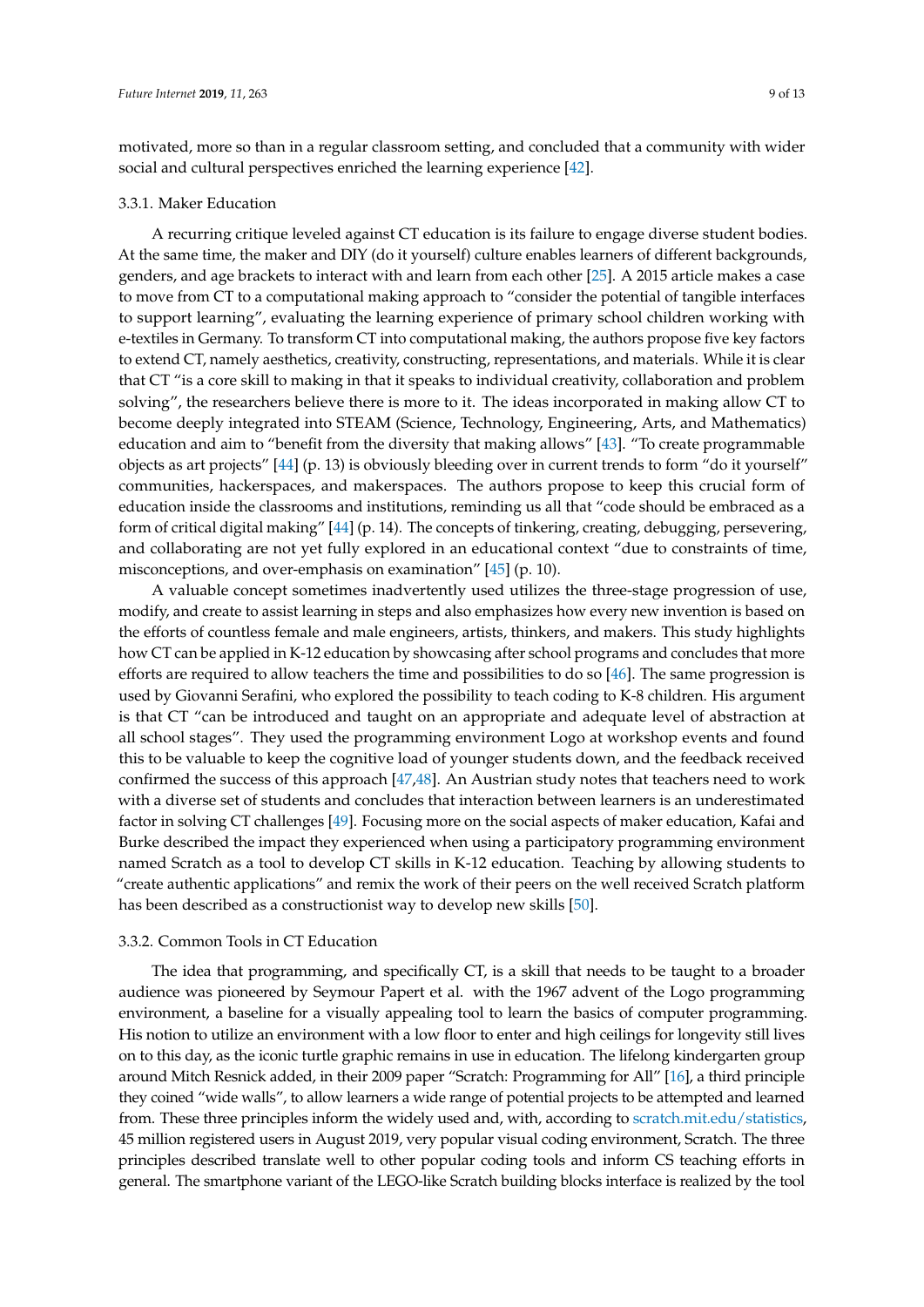"Pocket Code" [\(catrobat.org\)](#page-0-0) developed at Graz University of Technology. In addition, widely used with 8.2 million users and offering the possibility to easily author smartphone applications, with students is the MIT "App Inventor" [\(appinventor.mit.edu\)](#page-0-0). Other tools used by researchers are Python, Minecraft, MATLAB, Java, and the simplified ScratchJr.

A lot of research studies the implications of unplugged tools and methods for CT education. This paper differentiates between mixed and solely unplugged approaches, where the mixed approach utilizes robotics or microcontroller boards, like Arduino, LEGO Mindstorms, BBC micro: bit, or Calliope mini, to translate algorithms into a more haptic environment. The solely unplugged tools encountered during this study were, for example, drawing, board games, LEGO, braiding, dancing, and the Bebras tasks [\(bebras.org\)](#page-0-0), allowing learners to access CT skills without linking to software development. Some research suggests this leads to a more diverse reception among female and male students alike.

"What has been tried to integrate CT in K-12 education?" Our third research question makes the push to introduce CT into schools and informal education obvious. Unplugged initiatives that utilize, for example, board games, as well as game development, coding, and other plugged in experiments, are conducted by researchers around the globe. It is an ongoing effort to streamline CT education, and the implementation is a long way from international coverage.

# **4. Discussion**

The work done leading up to this publication shows that CT is a very timely concept and valuable for a future-proof educational system. Studies are conducted all over the globe in a decentralized manner, highlighting the diverse educational settings young people grow up in and become curious adults. In the field of CT, a host of well documented approaches exist without conclusive evidence of what leads to repeatable success viable in an institutional setting. Despite the solidified definition of CT, it is still unclear, and an open debate exists on how to best teach the foundational ideas in an institutional setting. The literature shows different problematic angles, on the one hand, the challenges involved in teaching and learning a way of thinking and problem solving in a hierarchical and time constrained system, and on the other hand, the inherently slow way teachers are prepared for an ever-changing classroom setting. More recently, a third leg gained traction because testing and evaluating success in education is a key concept for policymakers and stakeholders. These interlinked challenges make CT a hard to grasp but particularly worthwhile concept.

#### *Imagining a Future*

There is a big claim that computational thinking skills allow students to better deal with complexity and the open ended non-trivial problems posed by a world ever more uncertain and unpredictable. This research can and will lead to a generation more adept to tackle the imminent challenges posed by the climate crisis, automation and artificial intelligence (AI). To understand and evaluate the knowledge students possess, we propose a series of self-motivated project-based and practical use cases. Solving trivial tasks is not the skill people need in a future work nor academic environment. Creativity and higher order thinking skills are necessary and powerful tools within an ever changing world.

"Today's students will be confronted with a never-ending stream of unknown, uncertain, and unpredictable situations throughout their lives. Their success and happiness will depend upon their ability to think and act creatively."—Mitchel Resnick [\[51\]](#page-12-17)

Based on the current work done in the field of CT, the problematic stance is obvious, and as long as teacher education and institutional willingness is not fully invested in integration, it seems that progress can be quicker made outside of the rigid school systems. Multiple studies show possibilities to integrate CT by outreach programs and engaging students in sustainable solution, ways of thinking, and ultimately, in the STEAM professions. This research and the subsequent case studies propose a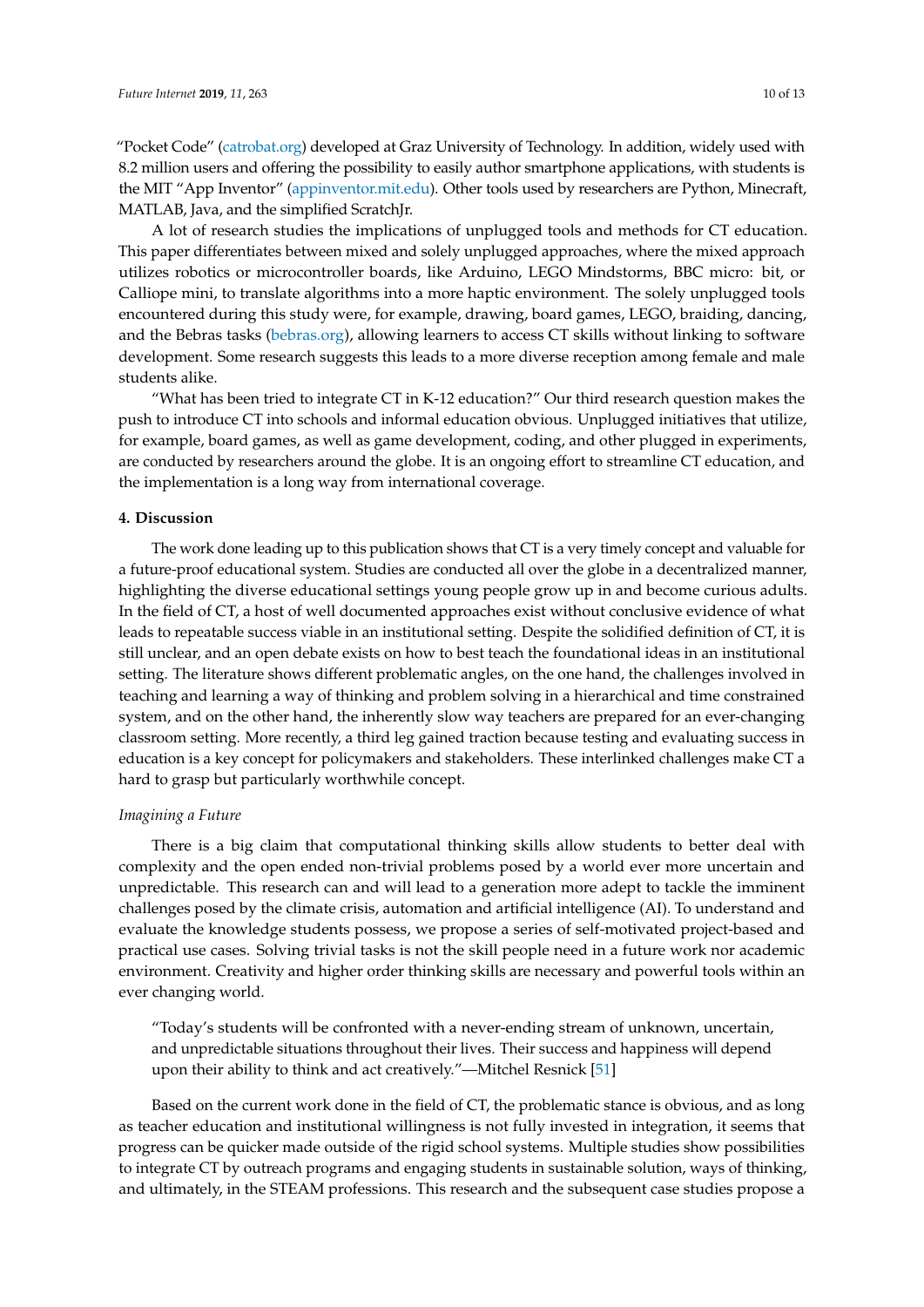path to address this blank spot, exploring to bring experts with practical CT problem solving skills into institutional settings and classrooms of the world. Constructionism and the problem solving methods of maker education are closely linked to the potential of CT, so STEAM disciplines should be looking to align resources and expertise. We strive to develop methods and a framework to bring practitioners into the classrooms, allowing young students to make sense of the implications and learn the skills they need from querying people with practical knowledge. This massive potential is underdeveloped while schools struggle to raise teachers awareness and efficacy. Our goal is to test methods of professional interaction and find ways to integrate outside knowledge, practical expertise and useful technologies into our school settings.

By allowing youth to solve problems in ways experts and engineers around the world do, they learn to utilize the most powerful tool—their brain. Informal learning is important but to solve massively interesting challenges like the climate crisis, our young minds need to be given the best tools and skills within the powerful structures of our public educational system.

**Author Contributions:** Conceptualization, M.E. and M.P.; Methodology, M.P.; Writing—Original Draft Preparation, M.P.; Writing—Review & Editing, M.E. and M.P.; Visualization, M.P.; Supervision, M.E.

**Funding:** This research received no external funding, the APC was funded by TU Graz.

**Conflicts of Interest:** The authors declare no conflict of interest.

# **Abbreviations**

The following abbreviations are used in this manuscript:

| CS    | Computer Science                                        |
|-------|---------------------------------------------------------|
| CT    | Computational Thinking                                  |
| K-12  | Learners between kindergarten and twelfth grade         |
| MOOC  | Massive Open Online Course                              |
| OER   | Open Educational Resources                              |
| STEAM | Science, Technology, Engineering, Arts, and Mathematics |
| TLL   | Teaching-Learning-Lab                                   |

# **References**

- <span id="page-10-0"></span>1. Wing, J. Computational thinking and thinking about computing. *Philos. Trans. R. Soc. Math. Phys. Eng. Sci.* **2008**, *366*, 3717–3725. [\[CrossRef\]](http://dx.doi.org/10.1098/rsta.2008.0118) [\[PubMed\]](http://www.ncbi.nlm.nih.gov/pubmed/18672462)
- <span id="page-10-1"></span>2. Bocconi, S.; Chioccariello, A.; Dettori, G.; Ferrari, A.; Engelhardt, K. *Developing Computational Thinking in Compulsory Education—Implications for Policy and Practice*; JRC Working Papers; Joint Research Centre: Seville, Spain, 2016.
- <span id="page-10-2"></span>3. Wing, J. Research Notebook: Computational Thinking—What and Why? *Link Mag.* **2011**, *8*, 20–23.
- <span id="page-10-3"></span>4. Grandl, M.; Ebner, M. Kissed by the Muse: Promoting Computer Science Education for All with the Calliope Board. In Proceedings of the EdMedia: World Conference on Educational Media and Technology, Amsterdam, The Netherlands, 25–29 June 2018; pp. 606–615.
- <span id="page-10-4"></span>5. Wolf, D.; Ebner, M. From Refugee to Programmer? An Action-Based Learning Approach for Teaching Coding to Refugees. In Proceedings of the EdMedia: World Conference on Educational Media and Technology, Amsterdam, The Netherlands, 25–29 June 2018.
- <span id="page-10-5"></span>6. Menon, D.; Bp, S.; Romero, M.; Viéville, T. Going Beyond Digital Literacy to Develop Computational Thinking in K-12 Education. Available online: <https://hal.inria.fr/hal-02281037/document> (accessed on 13 December 2019).
- <span id="page-10-6"></span>7. Sengupta, P.; Kinnebrew, J. S.; Basu, S.; Biswas, G.; Clark, D. Integrating computational thinking with K-12 science education using agent-based computation: A theoretical framework. *Educ. Inf. Technol.* **2013**, *18*, 351–380. [\[CrossRef\]](http://dx.doi.org/10.1007/s10639-012-9240-x)
- <span id="page-10-7"></span>8. Csizmadia, A.; Curzon, P.; Dorling, M.; Humphreys, S.; Ng, T.; Selby, C.; Woollard, J. *Computational Thinking—A Guide for Teachers*; Computing at School: Swindon, UK, 2015.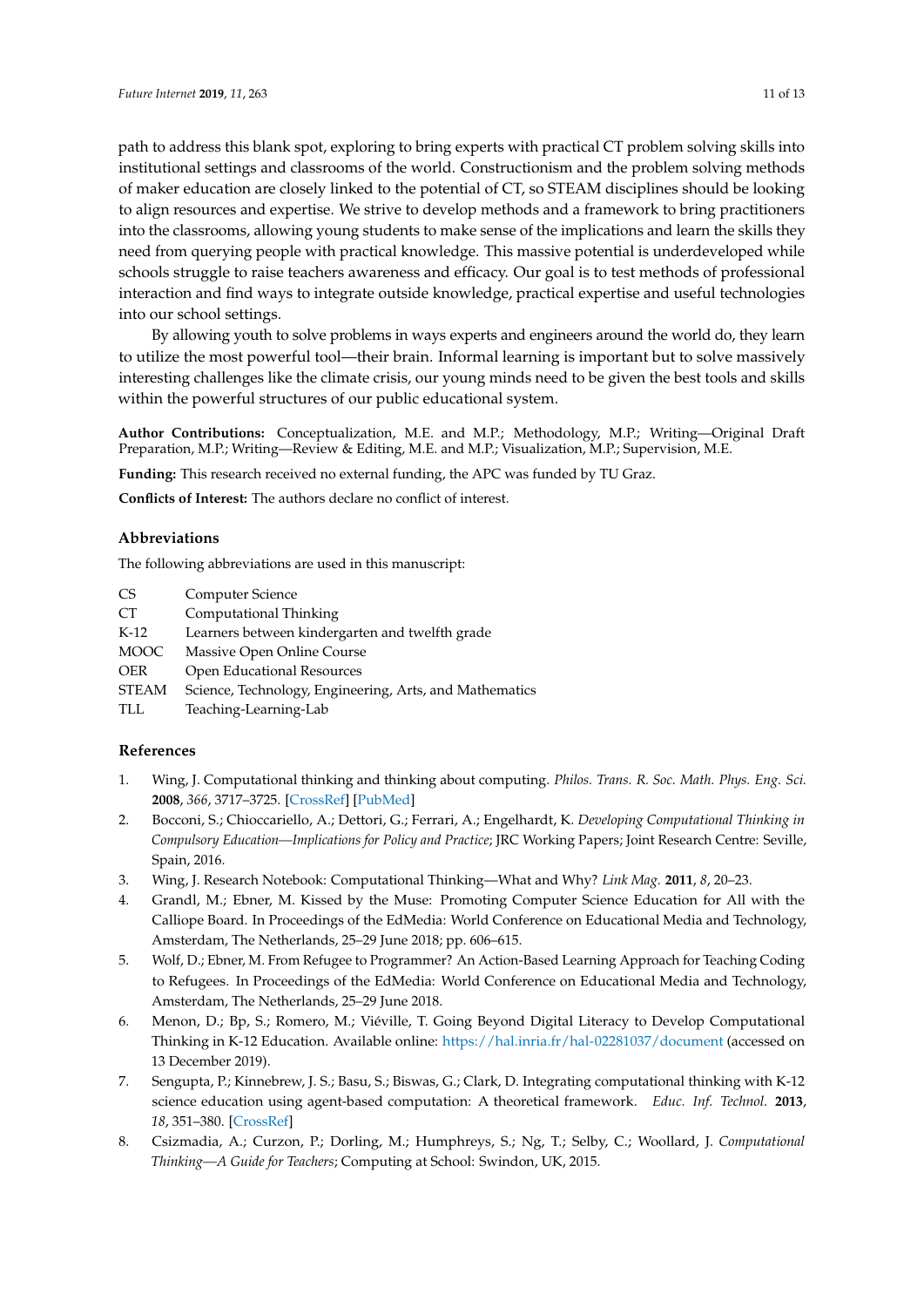- <span id="page-11-0"></span>9. Chen, P.; Tian, Y.; Zhou, W.; Huang, R. A systematic review of computational thinking: Analysing research hot spots and trends by CiteSpace. In Proceedings of the 26th International Conference on Computers in Education, Manila, The Philppines, 26–30 November 2018; p. 3.
- <span id="page-11-1"></span>10. Purgathofer, P.; Frauenberger, C. Ways of Thinking in Informatics. *Commun. ACM* **2019**, *62*, 58–64.
- <span id="page-11-2"></span>11. Wing, J. Computational Thinking. *Commun. ACM* **2006**, *49*, 33–35. [\[CrossRef\]](http://dx.doi.org/10.1145/1118178.1118215)
- <span id="page-11-3"></span>12. DiSessa, A.A. *Changing Minds: Computers, Learning, and Literacy*; Massachusetts Institute of Technology: Cambridge, MA, USA, 2000; ISBN 978-0-262-04180-5.
- <span id="page-11-4"></span>13. Grover, S.; Pea, R. Computational Thinking in K–12 A Review of the State of the Field. *Educ. Res.* **2013**, *42*, 38–43. [\[CrossRef\]](http://dx.doi.org/10.3102/0013189X12463051)
- <span id="page-11-5"></span>14. Papert, S. *Mindstorms: Children, Computers, and Powerful Ideas*; Basic Books: New York, NY, USA, 1980; ISBN 978-0-465-04627-0.
- <span id="page-11-6"></span>15. Papert, S. An exploration in the space of mathematics educations. *Int. J. Comput. Math. Learn.* **1996**, *1*, 95–123. [\[CrossRef\]](http://dx.doi.org/10.1007/BF00191473)
- <span id="page-11-7"></span>16. Resnick, M.; Silverman, B.; Kafai, Y.; Maloney, J.; Monroy-Hernández, A.; Rusk, N.; Eastmond, E.; Brennan, K.; Millner, A.; Rosenbaum, E.; et al. Scratch: Programming for all. *Commun. ACM* **2009**, *52*, 60. [\[CrossRef\]](http://dx.doi.org/10.1145/1592761.1592779)
- <span id="page-11-8"></span>17. Dagiene, V.; Futschek, G. On the Way to Constructionist Learning of Computational Thinking in Regular School Settings. *Constr. Found.* **2019**, *14*, 231–233.
- <span id="page-11-9"></span>18. Hu, C. Computational thinking—What it might mean and what we might do about it. In Proceedings of the 16th Annual Joint Conference on Innovation and Technology in Computer Science Education, Darmstadt, Germany, 27–29 June 2011; pp. 223–227.
- <span id="page-11-10"></span>19. Aho, A.V. Computation and Computational Thinking. *Comput. J.* **2012**, *55*, 832–835. [\[CrossRef\]](http://dx.doi.org/10.1093/comjnl/bxs074)
- <span id="page-11-11"></span>20. Council, N.R. *Report of a Workshop on the Scope and Nature of Computational Thinking*; National Academies Press: Washington, DC, USA, 2010; ISBN 978-0-309-14957-0.
- <span id="page-11-12"></span>21. Denning, P.J. The profession of IT Beyond computational thinking. *Commun. ACM* **2009**, *52*, 28–30.
- <span id="page-11-13"></span>22. Hemmendinger, D. A plea for modesty. *ACM Inroads* **2010**, *1*, 4–7. [\[CrossRef\]](http://dx.doi.org/10.1145/1805724.1805725)
- <span id="page-11-14"></span>23. Barr, V.; Stephenson, C. Bringing computational thinking to K-12: What is Involved and what is the role of the computer science education community? *Inroads* 2011, *2*, 48–54. [\[CrossRef\]](http://dx.doi.org/10.1145/1929887.1929905)
- <span id="page-11-15"></span>24. Kursat Cansu, F.; Kilicarslan Cansu, S. An Overview of Computational Thinking. *Int. J. Comput. Sci. Educ. Sch.* **2019**, *3*, 3.
- <span id="page-11-16"></span>25. Shute, V.J.; Sun, C.; Asbell-Clarke, J. Demystifying computational thinking. *Educ. Res. Rev.* **2017**, *22*, 142–158. [\[CrossRef\]](http://dx.doi.org/10.1016/j.edurev.2017.09.003)
- <span id="page-11-17"></span>26. Gretter, S.; Yadav, A. Computational Thinking and Media & Information Literacy: An Integrated Approach to Teaching Twenty-First Century Skills. *TechTrends* **2016**, *60*, 510–516.
- <span id="page-11-18"></span>27. Hsu, T.-C.; Chang, S.-C.; Hung, Y.-T. How to learn and how to teach computational thinking: Suggestions based on a review of the literature. *Comput. Educ.* **2018**, *126*, 296–310. [\[CrossRef\]](http://dx.doi.org/10.1016/j.compedu.2018.07.004)
- <span id="page-11-19"></span>28. Yadav, A.; Hong, H.; Stephenson, C. Computational Thinking for All: Pedagogical Approaches to Embedding 21st Century Problem Solving in K-12 Classrooms. *TechTrends* **2016**, 60, 565–568. [\[CrossRef\]](http://dx.doi.org/10.1007/s11528-016-0087-7)
- <span id="page-11-20"></span>29. Yadav, A.; Gretter, S.; Good, J.; McLean, T. Computational Thinking in Teacher Education. In *Emerging Research, Practice, and Policy on Computational Thinking*; Rich, P.J., Hodges, C.B., Eds.; Educational Communications and Technology: Issues and Innovations; Springer International Publishing: Cham, Switzerland, 2017; pp. 205–220, ISBN 978-3-319-52691-1.
- <span id="page-11-21"></span>30. Heintz, F.; Mannila, L.; Farnqvist, T. A review of models for introducing computational thinking, computer science and computing in K-12 education. In Proceedings of the 2016 IEEE Frontiers in Education Conference (FIE), Erie, PA, USA, 12–15 October 2016; pp. 1–9.
- <span id="page-11-22"></span>31. Barcelos, T.; Silveira, I. Teaching Computational Thinking in initial series An analysis of the confluence among mathematics and Computer Sciences in elementary education and its implications for higher education. In Proceedings of the XXXVIII Conferencia Latinoamericana En Informatica (CLEI), Medellin, Colombia, 1–5 October 2012; pp. 1–8.
- <span id="page-11-23"></span>32. Bower, M.; Wood, L.; Lai, J.; Howe, C.; Lister, R.; Mason, R.; Highfield, K.; Veal, J. Improving the Computational Thinking Pedagogical Capabilities of School Teachers. *Aust. J. Teach. Educ.* **2017**, *42*, 4. [\[CrossRef\]](http://dx.doi.org/10.14221/ajte.2017v42n3.4)
- <span id="page-11-24"></span>33. Qualls, J.A.; Sherrell, L.B. Why Computational Thinking Should Be Integrated into the Curriculum. *J. Comput. Sci. Coll.* **2010**, *25*, 66–71.